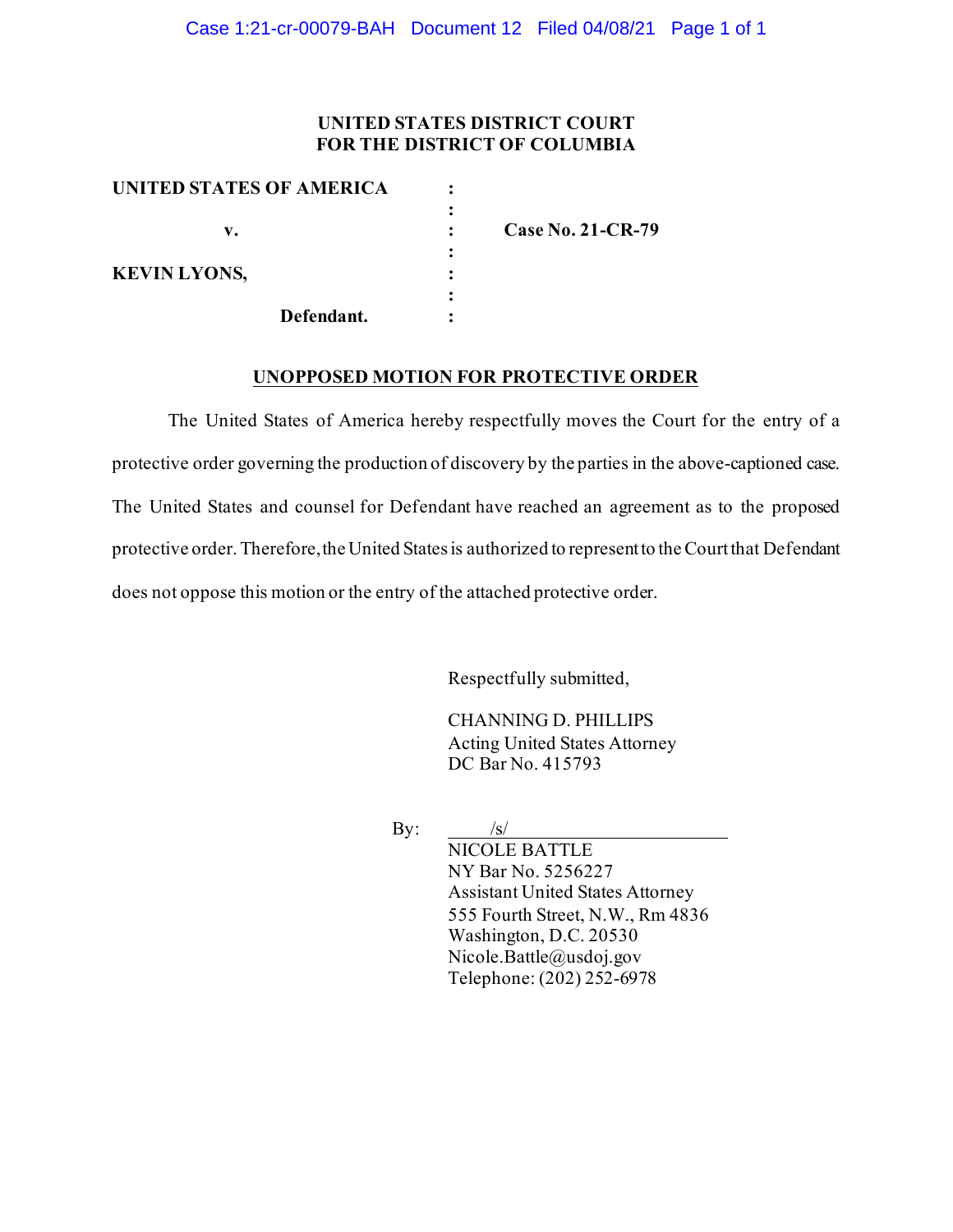# **UNITED STATES DISTRICT COURT FOR THE DISTRICT OF COLUMBIA**

| UNITED STATES OF AMERICA |                         |
|--------------------------|-------------------------|
|                          |                         |
| v.                       | Case No. 21-cr-97 (BAH) |
|                          |                         |
| <b>KEVIN LYONS,</b>      |                         |
|                          |                         |
| Defendant.               |                         |

# **PROTECTIVE ORDER GOVERNING DISCOVERY**

To expedite the flow of discovery material between the parties and adequately protect the

United States' legitimate interests, it is, pursuant to the Court's authority under Fed. R. Crim. P.

16(d)(1) and with the consent of the parties, ORDERED:

1. **Materials Subject to this Order.** This Order governs materials provided by the

United States at any stage of discovery during this case and which the United States has

identified as either "Sensitive" or "Highly Sensitive." Examples of materials that the United

States may designate as "Sensitive" or "Highly Sensitive" pursuant to this Order include but are

not limited to:

- a. Personal identity information as identified in Rule 49.1 of the Federal Rules of Criminal Procedure, as well as telephone numbers, email addresses, driver's license numbers, and similar unique identifying information;
- b. Information regarding the government's confidential sources;
- c. Information that may jeopardize witness security;
- d. Contact information for, photographs of, and private conversations with individuals that do not appear to be related to the criminal conduct in this case;
- e. Medical or mental health records;
- f. Sources and methods law-enforcement officials have used, and will continue to use, to investigate other criminal conduct related to the publicly filed charges;
- g. Surveillance camera footage from the U.S. Capitol Police's extensive system of cameras on U.S. Capitol grounds; $<sup>1</sup>$ </sup>

 $1$  To be clear, this does not include footage from body worn cameras from other police departments that responded on January 6, 2021, the vast amount of which the United States will *not* designate as Sensitive or Highly Sensitive. (Body worn camera footage will be marked Sensitive or Highly Sensitive only if it contains material described in paragraph one above or for a similar reason not anticipated by this Order.)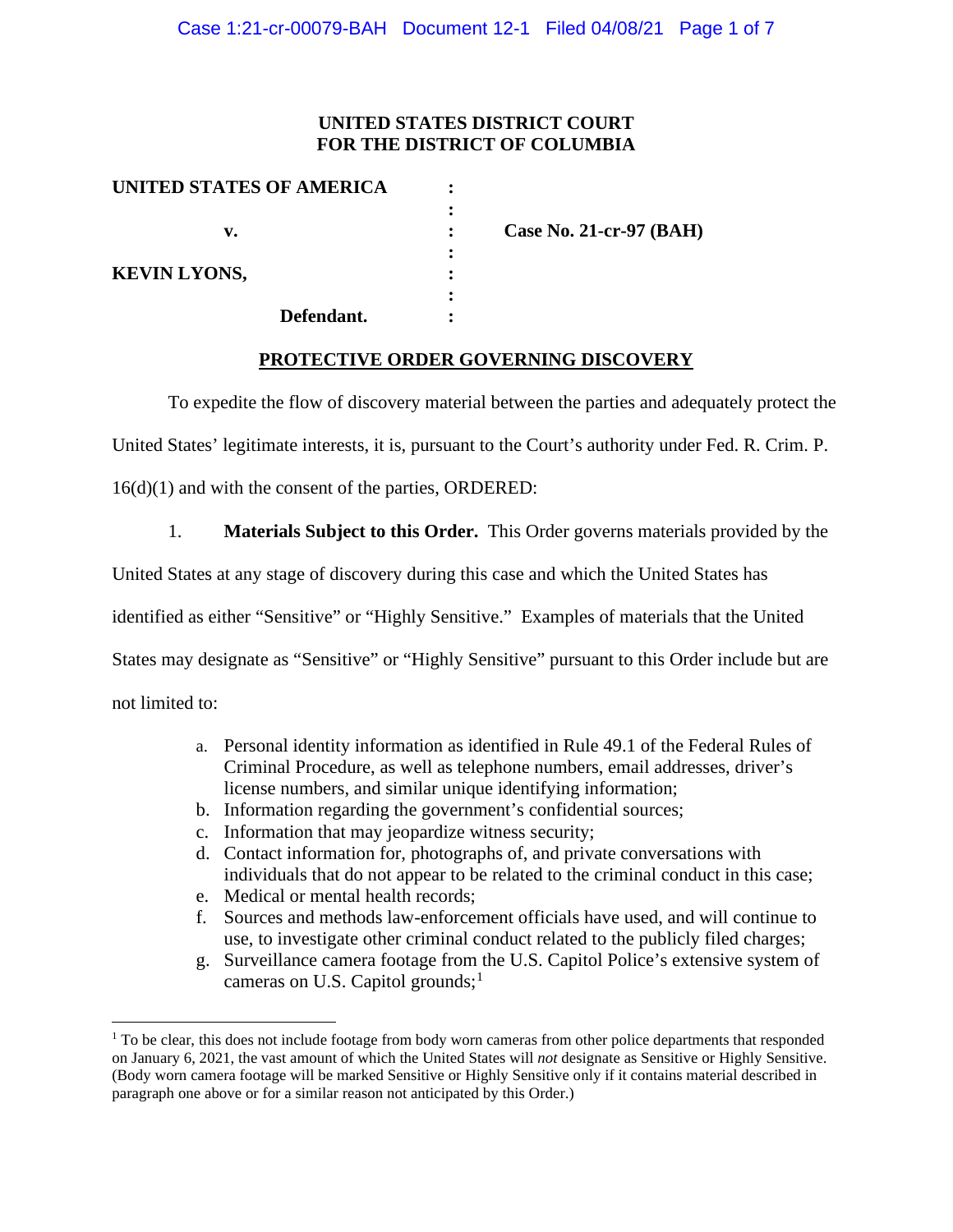- h. Repair estimates from the Architect of the Capitol;
- i. Materials designated as "security information" pursuant 2 U.S.C. §1979; and
- j. Tax returns or tax information.

This Order will not be used to designate materials as Sensitive or Highly Sensitive unless such designation is necessary for one of the reasons stated in this paragraph or for a similar reason not anticipated by this Order. The government agrees to make every effort to provide discovery in a manner that will allow for most discovery to be produced without such designations.

2. **Defendant.** Any reference to "Defendant" herein refers individually to each

defendant identified in the caption above.

3. **Legal Defense Team.** The "legal defense team" includes defense counsel

(defined as counsel of record in this case, including any post-conviction or appellate counsel)

and any attorneys, investigators, paralegals, support staff, and expert witnesses who are advising

or assisting defense counsel in connection with this case.

# 4. **Rules for the Handling of Sensitive and Highly Sensitive Materials.**

- a. **Limitations on Use.** Defendant and the legal defense team may use Sensitive and Highly Sensitive discovery materials solely in connection with the defense of this case and any other case connected to the events at the United States Capitol on January 6, 2021, including any post-conviction or appellate litigation, and for no other purpose, and in connection with no other proceeding, without further order of this Court.
- b. **Limitations on Dissemination.** No Sensitive or Highly Sensitive materials, or the information contained therein, may be disclosed to any persons other than Defendant, the legal defense team, or the person to whom the Sensitive or Highly Sensitive information solely and directly pertains or his/her counsel, without agreement of the United States or prior authorization from the Court.
- c. **Limitations on Reproduction.** Defendant, the legal defense team, and authorized persons shall not copy or reproduce the Sensitive or Highly Sensitive materials except in order to provide copies of the materials for use in connection with this case by Defendant, the legal defense team, the person to whom the Sensitive or Highly Sensitive information solely and directly pertains or his/her counsel, and other persons to whom the Court may authorize disclosure (collectively, "authorized persons").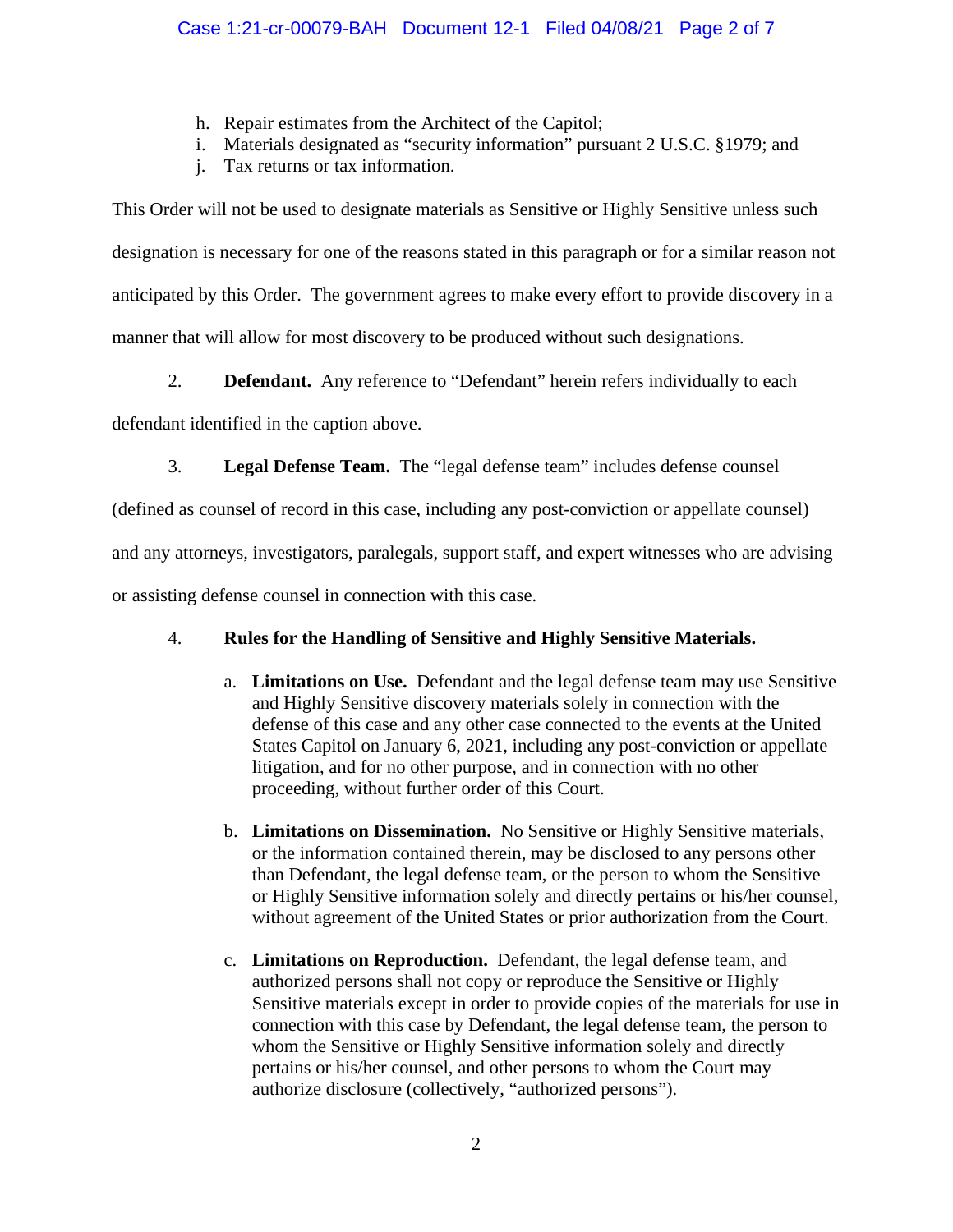If defense counsel provides Defendant access to Sensitive or Highly Sensitive materials, defense counsel must advise Defendant that Defendant may not record any personal identity information as identified in Rule 49.1 of the Federal Rules of Criminal Procedure or any telephone numbers, email addresses, driver's license numbers, and similar unique identifying information. By signing the attached affirmation, Defendant agrees not to do so.

Copies and reproductions, and any notes or records made in relation to the contents of the Sensitive and Highly Sensitive materials, are to be treated in the same manner as the original materials.

- d. **Court Filings.** Absent prior agreement by the parties or permission from the Court, no party shall disclose materials designated as Sensitive or Highly Sensitive in any public filing with the Court. Such materials shall be submitted under seal. The Clerk shall accept for filing under seal any filings so marked by the parties pursuant to this Order.
- e. **Court Hearings.** The restrictions in this Order shall not limit either party in the use of the materials in judicial proceedings in this case. The procedures for use of designated Sensitive and Highly Sensitive materials during any hearing or the trial of this matter shall be determined by the parties and the Court in advance of the hearing or trial. No party shall disclose materials designated Sensitive or Highly Sensitive in open court without agreement by the parties that such materials may be disclosed in open court or prior consideration by the Court.

# 5. **Additional Rules for Handling of Sensitive Materials.** The following

additional terms apply to Sensitive materials:

a. **Storage.** Sensitive materials must be maintained in the custody and control of Defendant, the legal defense team, and authorized persons. This restriction shall not apply to the person to whom the Sensitive information solely and directly pertains or his/her attorney.

# 6. **Additional Rules for Handling of Highly Sensitive Materials.** The following

additional rules apply to Highly Sensitive materials:

a. **Additional Limitations on Dissemination.** Defense counsel may not provide a copy of Highly Sensitive materials to Defendant or permit Defendant to view such materials unsupervised by defense counsel or an attorney, investigator, paralegal, or support staff person employed by defense counsel. The parties agree that defense counsel or an attorney, investigator, paralegal,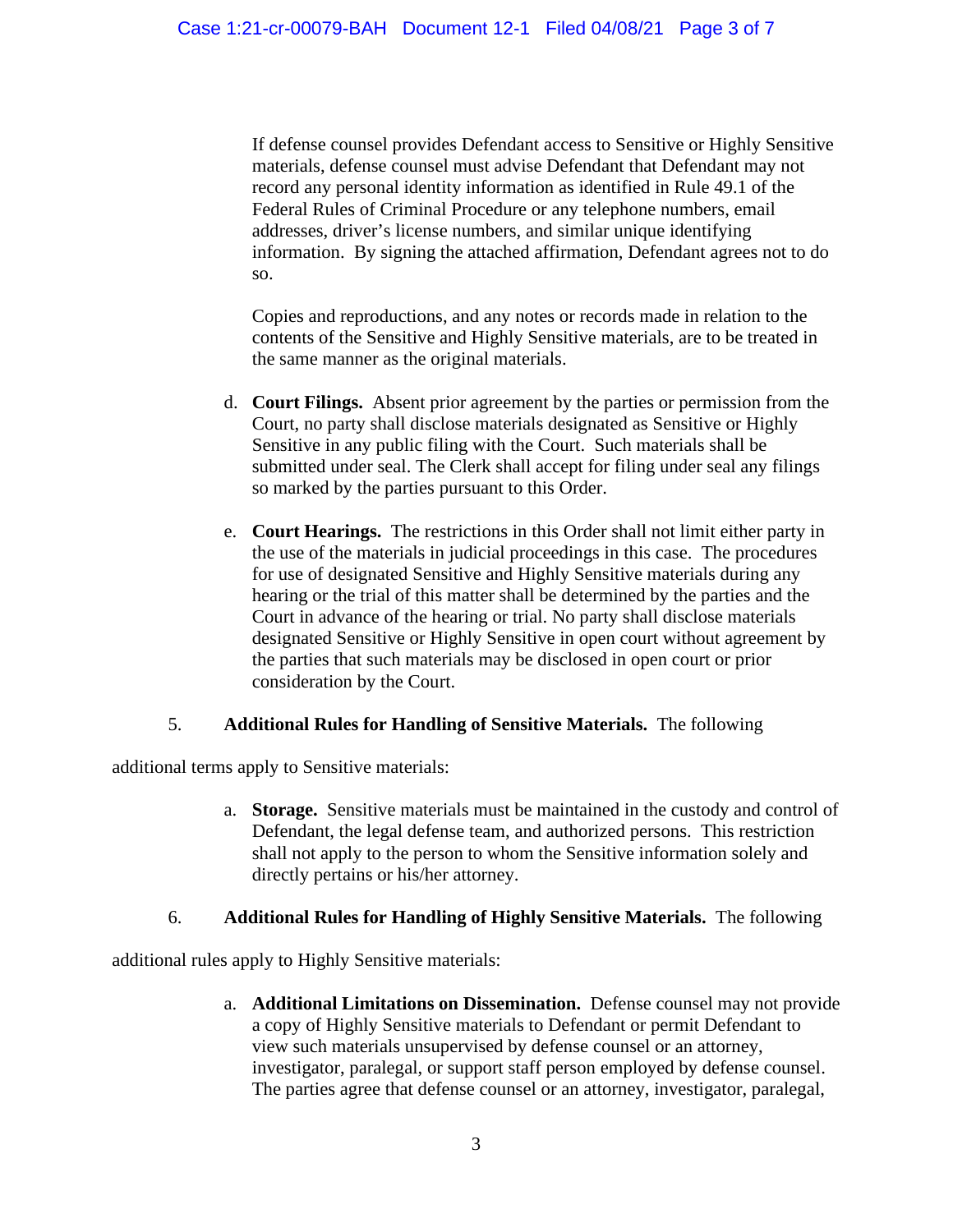or support staff person employed by defense counsel, may supervise Defendant by allowing access to Highly Sensitive materials through a cloudbased delivery system that permits Defendant to view the materials but does not permit Defendant the ability to download; provided that, prior to doing so, defense counsel first provides notice to the United States and allow the United States to file an objection with the Court if no agreement is reached.

- b. **Additional Limitations on Reproduction.** Counsel agrees that prior to showing materials to Defendant designated as Highly Sensitive, counsel or an attorney, investigator, paralegal, or support staff person employed by defense counsel will read Defendant the relevant parts of this Order, and remind Defendant of the consequences of violating the Order. If Defendant takes notes regarding Highly Sensitive materials, counsel or an attorney, investigator, paralegal, or support staff person employed by defense counsel must take reasonable steps to determine whether Defendant has copied any personal identity information as identified in Rule 49.1 of the Federal Rules of Criminal Procedure or any telephone numbers, email addresses, driver's license numbers, and similar unique identifying information.
- c. **Storage.** Highly Sensitive materials must be maintained in the custody and control of the legal defense team and authorized persons. This restriction shall not apply to the person to whom the Highly Sensitive information solely and directly pertains or his/her attorney.

7. **Viewing by Incarcerated Defendants.** If Defendant is in the custody of the

United States Marshals Service, defense counsel is authorized to provide a copy of discovery materials to the appropriate point of contact so that the defendant can view the discovery materials, subject to the terms of this Order.

8. **Disputes.** The parties shall make a good faith effort to resolve any dispute about a sensitivity designation before requesting the Court's intervention. The United States may agree to remove or reduce a sensitivity designation without further order of this Court. Whenever the redaction of specified information will resolve the basis for which a sensitivity designation was applied, the United States will agree to redaction, and such redaction will render the materials no longer subject to this Order. Any agreement to reduce or remove a sensitivity designation or to redact specific information shall be memorialized in writing.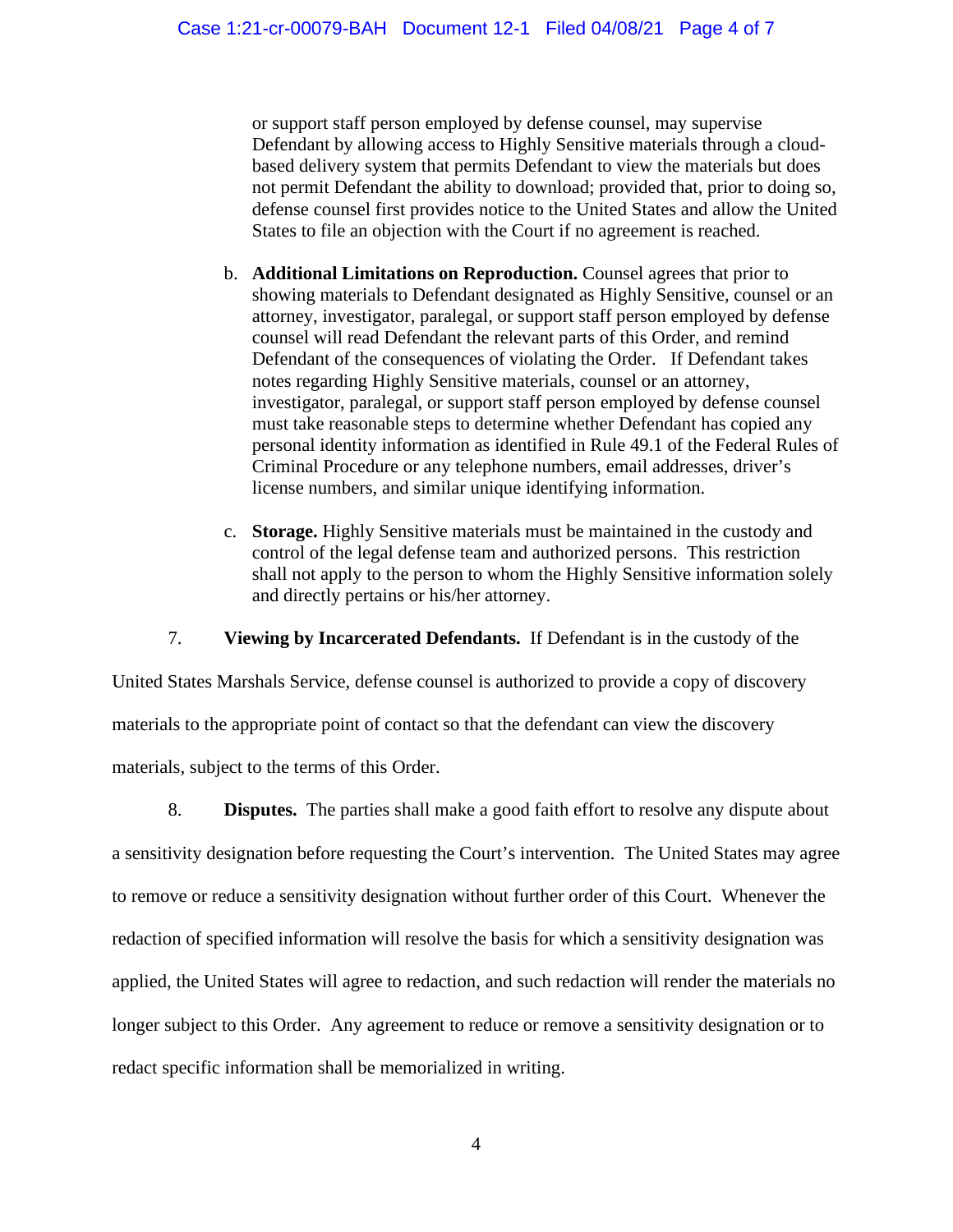#### Case 1:21-cr-00079-BAH Document 12-1 Filed 04/08/21 Page 5 of 7

9. **Modification Permitted.** Nothing in this Order shall prevent any party from seeking modification of this Order nor prevent the defense from contesting a sensitivity designation. The parties agree that the burden of demonstrating the need for a protective order remains with the government at all times.

10. **Failure not Waiver.** The failure by the United States to designate any materials as Sensitive or Highly Sensitive upon disclosure shall not constitute a waiver of the United States' ability to later designate the materials as Sensitive or Highly Sensitive but the government must separately identify and memorialize the changed status of those materials in writing.

11. **Automatic Exclusions from this Order.** This Order does not apply to materials that:

- a. Are, or later become, part of the public court record, including materials that have been received in evidence in this or other public trials or hearings;
- b. Were derived directly from Defendant or that pertain solely to Defendant. Examples of such materials include Defendant's own financial records, telephone records, digital device downloads, social media records, electronic communications, arrest records, and statements to law enforcement;<sup>2</sup> and
- c. Materials that the defense obtains by means other than discovery.
- 12. **Government's Discovery Obligations.** Nothing in this Order modifies the

United States' obligations at any stage of discovery in this case pursuant to Federal Rules of

Criminal Procedure 16 and 26.2, Local Criminal Rule 5.1, 18 U.S.C. § 3500 (the Jencks Act),

and the government's general obligation to produce exculpatory and impeachment information in

criminal cases.

 $2$  Discoverable materials that were derived directly from Defendant or that pertain solely to Defendant are exempt from this Order regardless of whether the United States has designated any such materials as "Sensitive" or "Highly Sensitive" because the same materials are being provided or made available to co-defendants or other persons charged in connection with the events at the United States Capitol on January 6, 2021.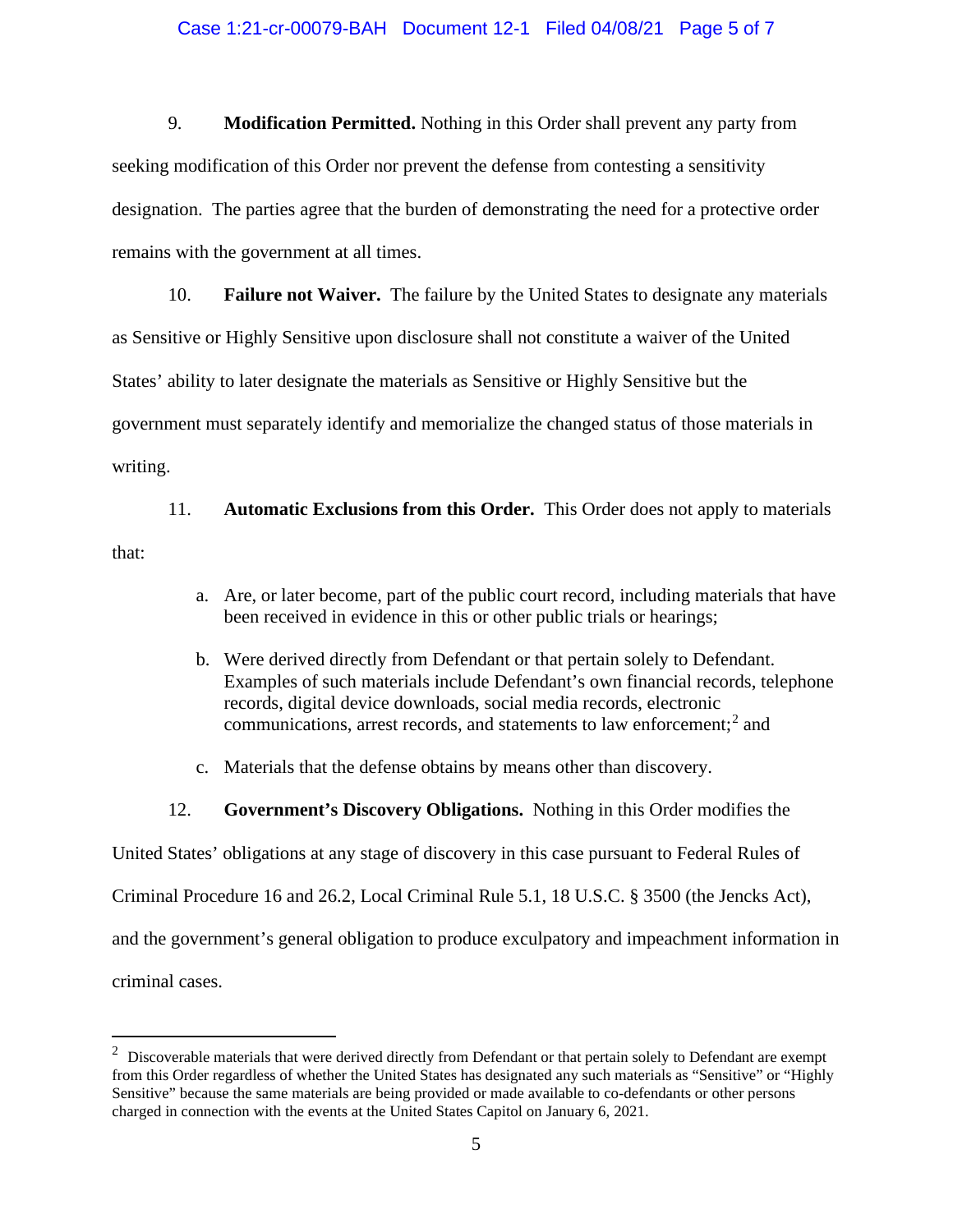#### Case 1:21-cr-00079-BAH Document 12-1 Filed 04/08/21 Page 6 of 7

13. **Defense Counsel's Obligations.** Defense counsel must provide a copy of this Order to, and review the terms of this Order with, members of the legal defense team, Defendant, and any other person, before providing them access to Sensitive or Highly Sensitive materials. Defense counsel must obtain a fully executed copy of Attachment A before providing Defendant access to Sensitive or Highly Sensitive materials, and must file a copy with the Court within one week of execution.

14. **No Ruling on Discoverability or Admissibility**. This Order does not constitute a ruling on the question of whether any particular material is properly discoverable or admissible and does not constitute any ruling on any potential objection to the discoverability or admissibility of any material.

15. **Duration.** The terms of this Order shall remain in effect after the conclusion of this case and the parties shall be bound by it unless otherwise ordered by the Court.

**SO ORDERED** this \_\_\_\_\_ day of \_\_\_\_\_\_\_\_\_\_, 2021.

HONORABLE BERYL A. HOWELL United States District Judge

\_\_\_\_\_\_\_\_\_\_\_\_\_\_\_\_\_\_\_\_\_\_\_\_\_\_\_\_\_\_\_\_\_\_\_\_\_